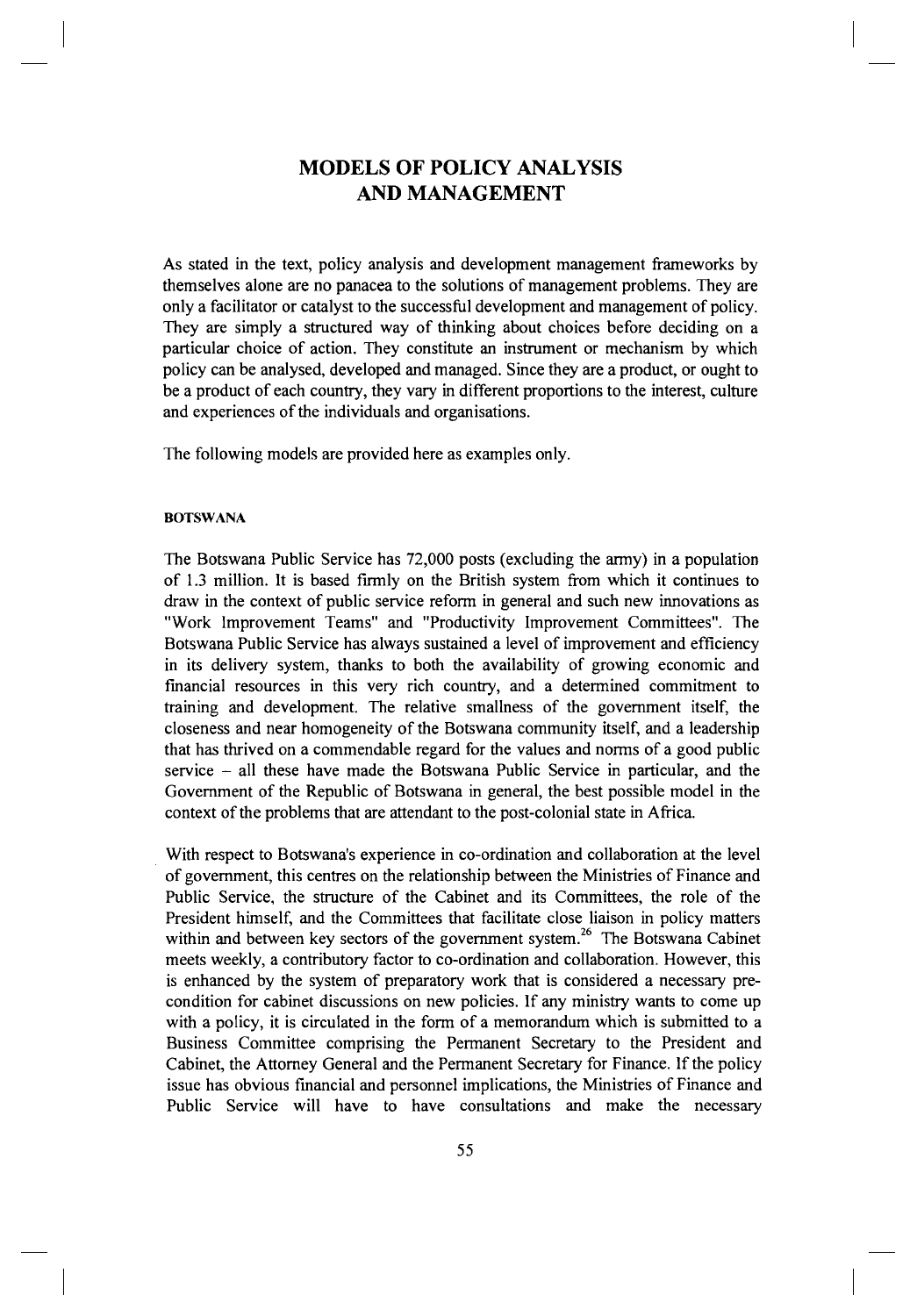recommendations to the Business Committee. These two ministries have a good working relationship and have been able to institute "manpower sub-committees" in all ministries, enhancing the level of collaboration between the two ministries on such issues as the downsizing or right-sizing of the public service. Likewise, such committees as the "Work Improvement Team" are devoted to the development of human resources and to encouraging respective departments towards resolving their own problems. There is also a "Productivity Improvement Committee" for the civil service as a whole.

The Ministries of Finance and Public Service, therefore, constitute the two key strategic resource departments for the public service. They work together in policymaking, since policy has to be integrated into the budget development process. The budget itself has to be aligned with the strategic focus of government. The two ministries have to collaborate in measuring performance, progress and impact. They must indicate objectives, strategies and resources. Donor funding will have to be in accordance with strategic planning and goals; and unlike in other Southern African countries in which donors appear to be calling the shots and causing distortions in policy direction, Botswana has been able to decline such aid as it considers inimical to the strategies and goals of its public service and government. There are determined attempts at reducing reliance on donors. Equally important, the two departments also have outward linkages; they link with the provinces and districts without necessarily seeking to control them.

Botswana's "philosophy of development" is contained and reflected in the National Development Plan, as the indicator of the direction which the government has chosen, and as an outcome of the broadest consultation possible within the society. The budget itself is guided by the Development Plan, and the latter underpins the budget with the "philosophy". This is an outstanding achievement for Botswana in a  $sub-region$  – and in a continent – in which Development Plans have all but disappeared in recent years. By the 1980s, they had become meaningless. This was in large measure due to the growing dominance of donors who are now demanding matching funds, often at the expense of the entire capital budget of a given country. The social deficit becomes too large and therefore difficult to prioritise. In effect, the donor has become the planner. As has already been explained, the extent to which most African countries now have no Development Plans is a reflection of a postcolonial state under siege, with fewer and fewer options, increasingly dependent on the *external,* and struggling to survive.

Some concluding remarks on the "Botswana model which will need further elaboration in the form of a workshop on the subject. The first refers to the role of the Business Committee consisting of the Permanent Secretary to the President and Cabinet, the Attorney General and the Permanent Secretary for Finance. As has already been mentioned, this Committee serves as an important "clearing house" for policy initiatives, ensures co-ordination and collaboration in the exercise of policy formulation and evaluation, and constitutes a vital link between the civil servants as an integral component in policy-making, and the President and Cabinet as the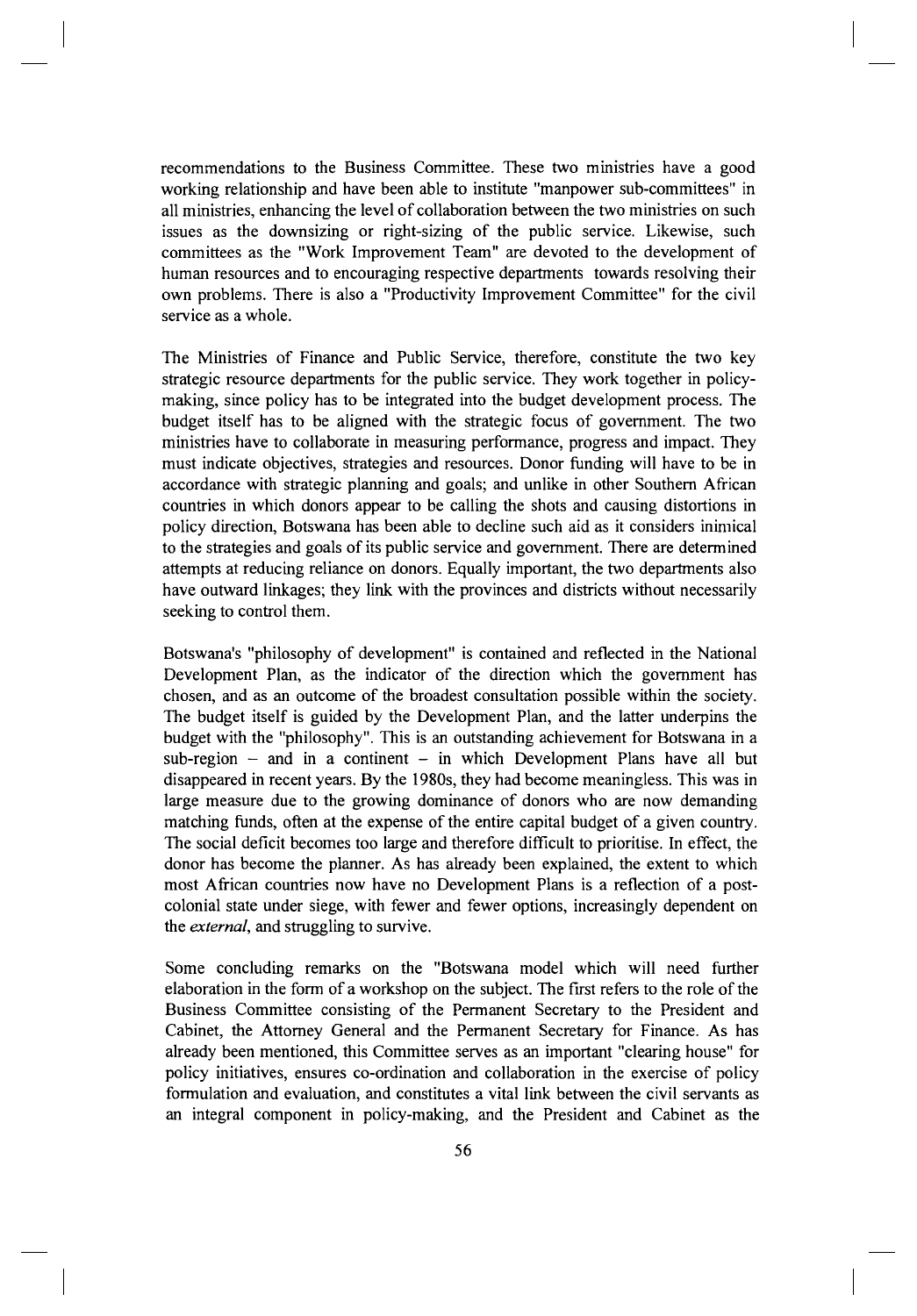executive authority of government. The model is not only a screening system; it is a more "scientific" system of getting things to Cabinet. The circulation of memoranda ensures that all ministries contribute some ideas irrespective of the subject.

There is, therefore, a lively relationship between the key sectors of government.

The second refers to the role of the President himself and how this enhances the content of co-ordination and collaboration, breaking down artificial barriers that often accompany bureaucratic structures and procedures, and keeping the Head of State in touch with reality. In Botswana, the Permanent Secretaries meet with the President once a month. Unlike in other countries in the region where the executive loses touch with problems on the ground, the meeting between the President and his Permanent Secretaries also gives the latter a sense of confidence while keeping them on their toes.

Thirdly, there is also a level of decentralisation of functions: recruitment is done at ministry level and then approved by a "Manpower Sub-Committee". A rural development council, chaired by the Vice President, co-ordinates rural affairs and incorporates local government, traditional leaders and structure. There is a central Joint Staff Consultative Council to oversee employer/employee relations, including policy initiatives. Ministers tour the whole country in order to explain policy initiatives and the budget allocation system to the people.

Lastly, there is also in Botswana a Directorate on Corruption and Economic crime being set up. This Directorate has a centre at headquarters where anyone may report. This is an important institution which, if effectively put in place, can contain the growing threat of corruption in most African countries, enhance confidence in the conduct and integrity of public officials, and improve the moral fabric of society.

## **ZAMBIA**

The Zambian model was conceptualised and designed after experiencing many problems relating to the management of policy. The following were the major problems and concerns experienced by both public servants and politicians as shown by the case study on Policy Change. $27$ 

- 1. After the fall of copper prices, the government continued to spend more than it generated, resulting in rising budget deficits and growing overseas debt. By the early 1990s, the country's economy was on the verge of collapse. Government stores, for example, were sparsely stocked and basic government services such as education and health care had all but disintegrated.
- 2. In addition to the lack of public accountability during Kaunda's term of office, were poor formal systems for making and implementing policy.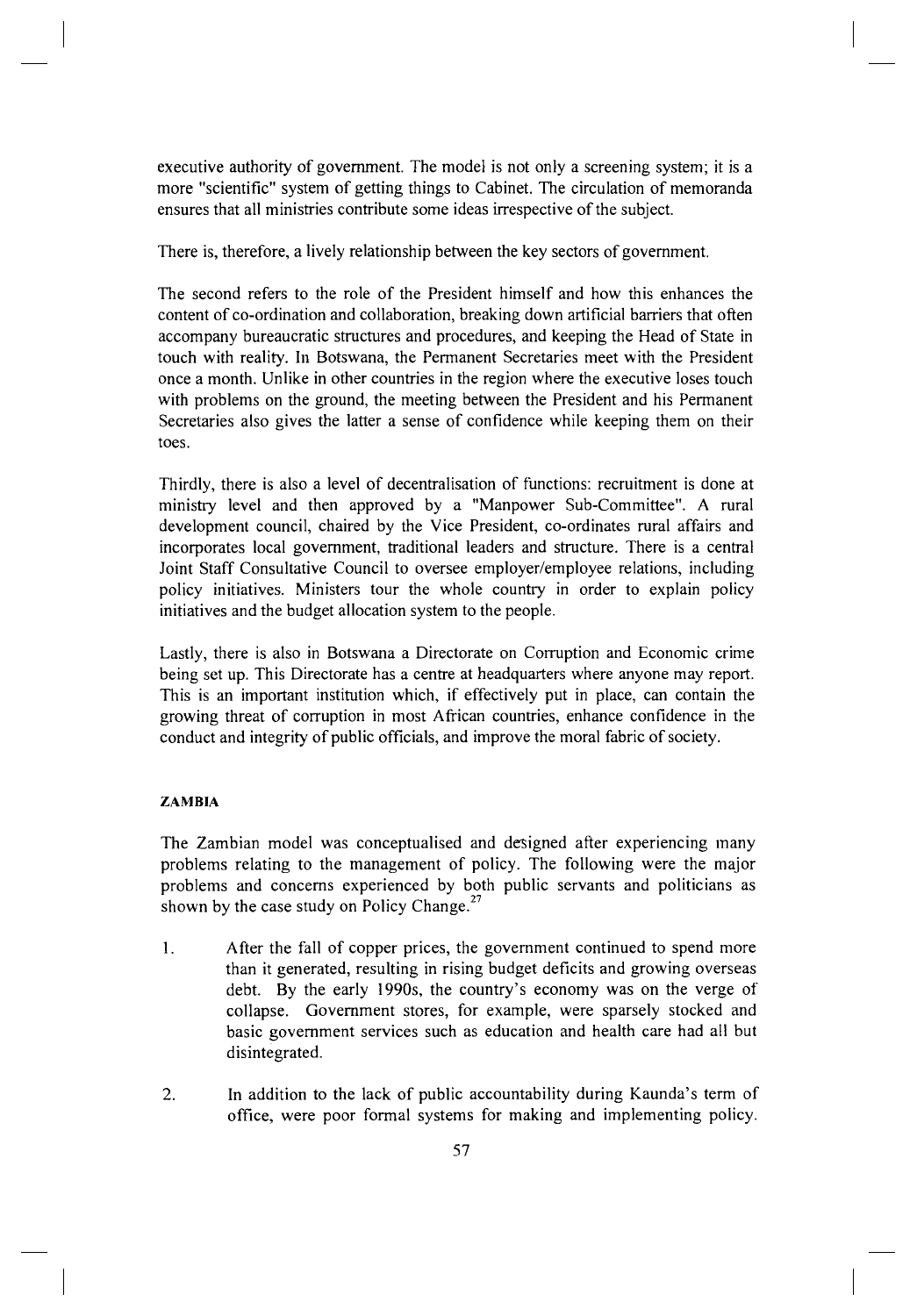Rather than benefiting from the perspective and analysis of technical experts, policy formulation and decision-making were centralised in the office of the President and ruling party headquarters (UNIP) where decisions were based more on socialist dogma than a careful analysis of problems or objectives and possible actions to address them.

- 3. The civil servants in ministries had become increasingly marginalised from the policy processes. They began to avoid risk and conflict with politicians and consequently deferred even the most routine decisions upwards. As they were not involved in the decision-making processes, they developed little ownership, understanding and commitment to the implementation or follow-up of government policy decisions.
- 4. The morale of civil servants was very low as they could be fired and transferred at short notice and sometimes without alternatives to appeal against such arbitrary decisions. At the national elections, Kaunda's party lost and in came the new government of Chiluba. The new government inherited the old civil servants and their machineries. The new government, eager to make meaningful contribution to the development of national policies, soon experienced problems in formulating and implementing government policy decisions. The following managerial problems were experienced.
	- A major constraint was that new ministers lacked experience. Because ministers' roles and functions were not clearly defined or agreed upon, confusion over the authority of Cabinet ministers to formulate policy or publicly comment on government policies created the image of a government in disarray. It was not uncommon for ministers to make conflicting policy statements publicly.
	- **Because Cabinet itself did not require well-thought-out policy** proposals, there was no impetus for those in line ministries to devote time or effort to developing them. Few ministries possessed career civil servants well versed in even the rudiments of policy analysis.
	- **•** Further hindering sound policy formulation was the fact that few ministries maintained data bases for their functional areas of responsibility. This meant that no tradition of monitoring the performance of programmes and policies existed.
	- The lack of clarity about roles, responsibilities and authority created tension within the ministries. Particularly difficult to sort out were the lines of authority and relationship between ministers and their permanent secretaries. Thus, rather than constituting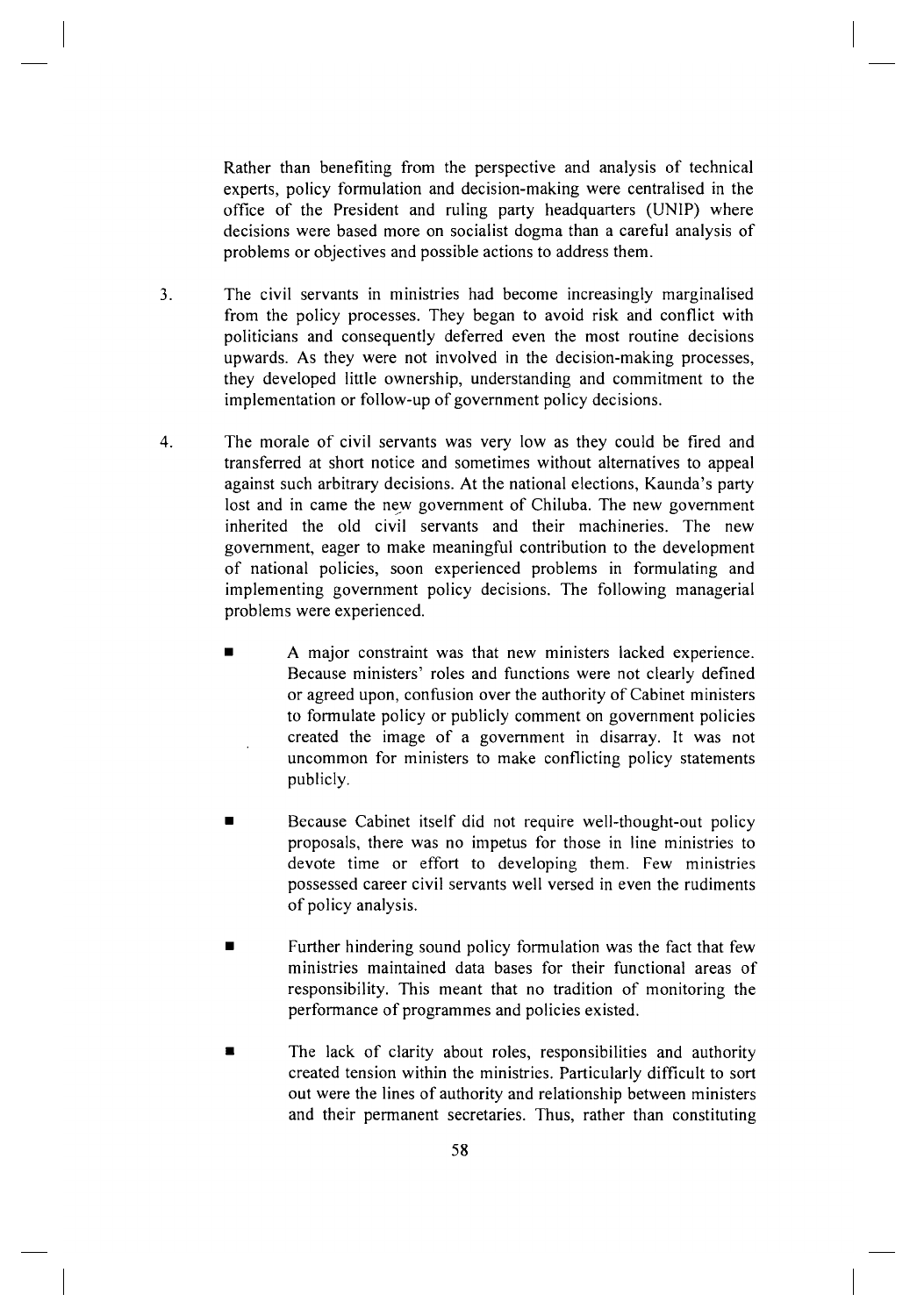balanced teams comprising a mix of players versed in both the technical and political aspects of policy development and implementation, the climate in ministries often resembled turf wars or silent struggles dedicated to testing who had the authority to tell whom what to do. $^{28}$ 

In some cases policy proposals were drafted by foreign technical experts on behalf of the sponsoring ministry, but these often lacked the necessary political, contextual or technical perspective to make implementation possible. The process of developing and managing a policy is reflected in Figure one. The framework, as can be seen, had serious flaws in its design and capacity to analyse and manage efficiently a policy that is formulated. Because of the inherent constraints exhibited by the system, ministries were able to implement about 25% of Cabinet decisions. The remaining decisions were either not implemented or were only partially implemented.

Clearly, the system could not sustain any structural changes or reforms of the state machinery in order to address the growing demand from citizens for better quality of service, productivity and promotion of good governance, the ticket under which the present government was elected into power. The support of an emerging democratic process and institutions was lacking and exacerbated by the inability to co-ordinate the formulation of policy and the absence of well-trained public servants in policy management. On realising and identifying the problems in policy formulation and management and the limitations of administrative structures to sustain the implementation of policy, the government hired a team of consultants whose objectives were:

- to develop a system of analysing policy proposals submitted to Cabinet by ministries and to assess their consistency with government policy;
- to suggest ways of improving the co-ordination and implementation of policy;
- to monitor the decisions of Cabinet.

These objectives were discussed at a number of workshops held in the country. Different workshops were held for top officials in government, permanent secretaries and cabinet ministers. All the workshops concluded that there was a need to improve the framework for policy formulation, decision-making, policy implementation and policy monitoring or evaluation.

Out of these workshops and discussions, the Policy Analysis and Co-ordination Division was established in the Cabinet office. The division was established following the merger of the then two existing divisions in Cabinet office namely, the Economics and Finance and Cabinet Affairs. Further workshops were held in order to implement the new framework which would improve the effectiveness of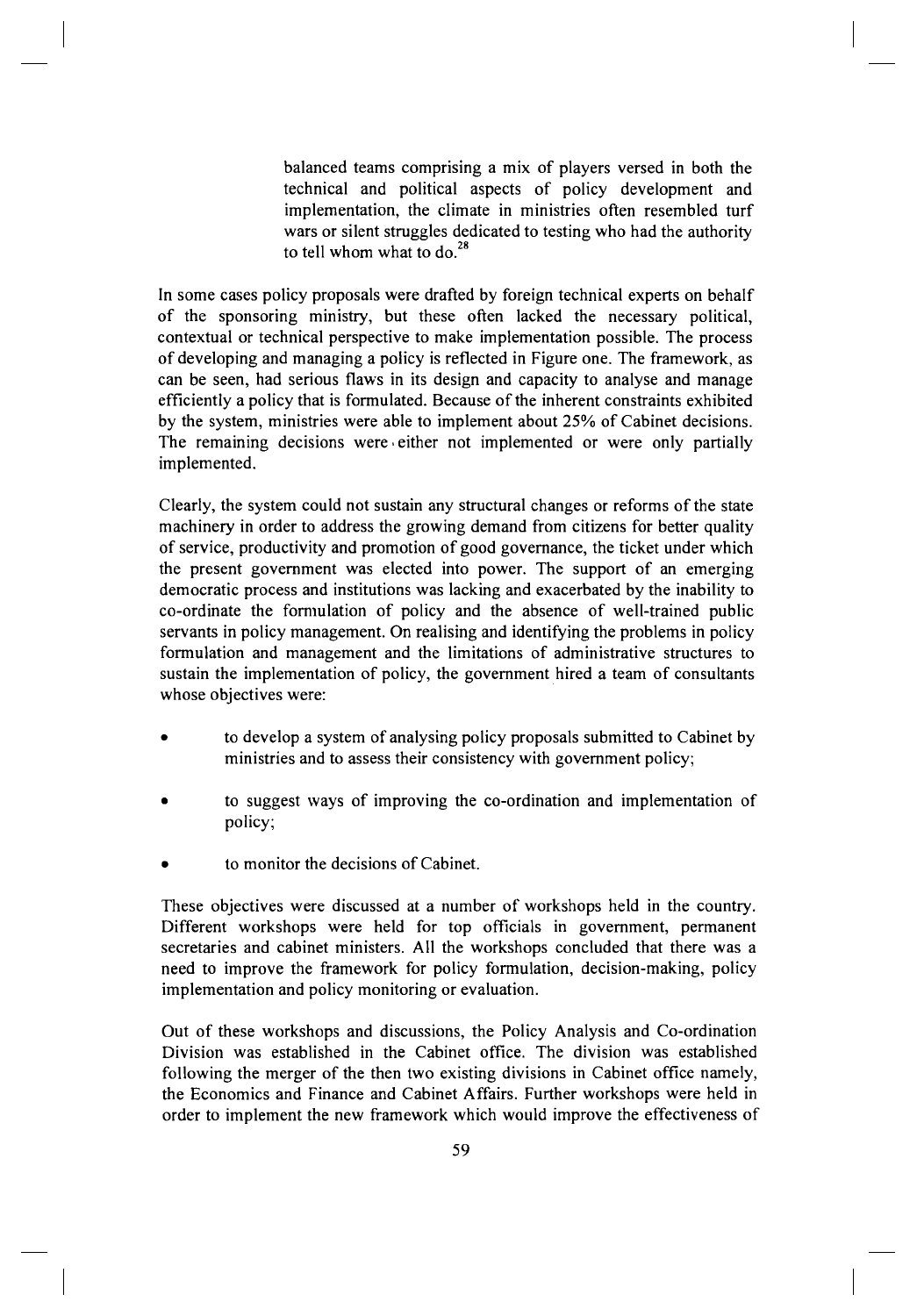government by providing the Cabinet with high quality advice and assisting the Cabinet to co-ordinate and implement policies. Two conclusions were drawn from the workshops. The first was that the Policy Analysis and Co-ordination (PAC) Division would act as a facilitator or broker in the policy process without controlling powers. Obviously, the role would require skills not only in policy analysis but also in facilitation and systems development.

The second conclusion reached was that improving policy-making and implementation within the Zambian context required commitment at the top. Specifically, far-reaching changes would not come about simply because PAC will them to be so. High-level support was also needed. Only Cabinet possessed the power to push the policy process a level higher by demanding higher quality policy proposals and implementation from ministries.

The new policy process as shown in figure 2 is clearly a framework or model designed by the Zambians themselves through the interactions of various stakeholders. The framework reflects the ownership by the Zambians who understand how it should operate.

The following are a few lessons which have been learnt from establishing the PAC and from its implementation during its first few years in existence. These include:

- 1. **A complete national policy process is needed (capabilities and systems**  for formulating, deciding on, implementing, and monitoring/ **evaluating the impact of policy).** Policy formulation/analysis requires reliable data and the ability to interpret that data (monitoring and evaluation skills and systems). Sound policy decision-making depends on good analysis and a straightforward presentation to decision-makers of the policy alternatives and their probable outcomes. And the foundation upon which the implementation of policy is built is well-founded, clearlyarticulated decisions and their communication to those responsible for implementation. Because each stage of the policy process depends on the others, it is necessary to devote time to identifying and then addressing weaknesses in the process, whether they occur in the formulation, decision-making, implementation or monitoring/evaluation stages.
- 2. **A s muc h attentio n need s t o b e give n t o polic y implementatio n a s is customarily given to "the decision".** The process of formulating policy and gaining support for policy proposals consumes so much effort that often there appears to be little energy left to deal with the implementation of the policy decision, let alone assess the impact of past policy decisions. Old habits die hard, but training in monitoring and evaluation has been a useful means of focusing attention on these important, post-decision activities. That phenomenon is hardly limited to developing country governments.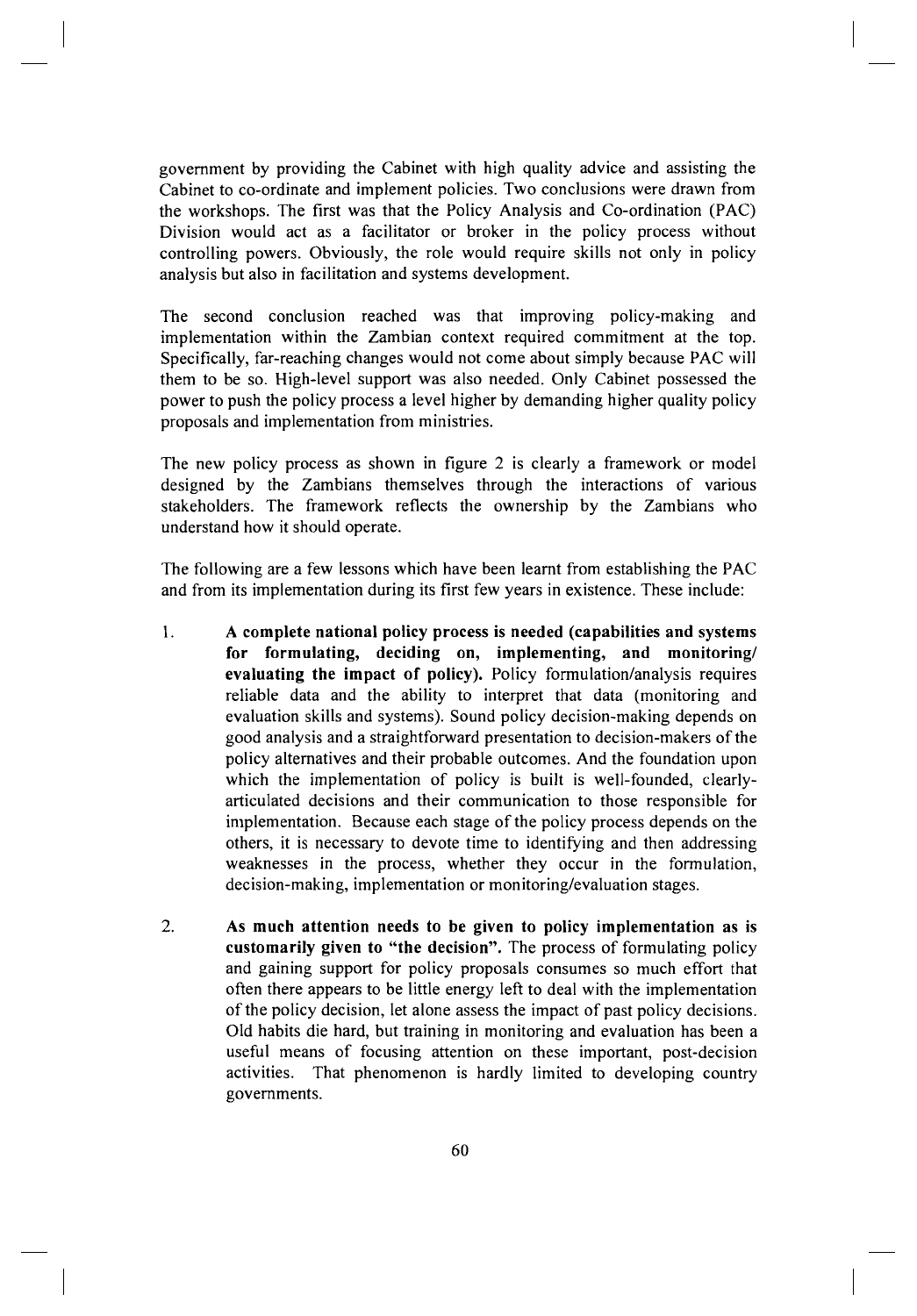- Co-ordinating a policy process requires the existence of both systems **and skills.** Systems are required to ensure that each policy conceived is the product of a thorough and inclusive analytical process. Routines must also be established for putting policy decisions into action and assessing their impact. Among the necessary skills needed in a co-ordinating agency such as PAC are analytic skills, such as policy analysis and monitoring/evaluation techniques. Less obvious, but equally necessary, are skills in dealing effectively with a variety of actors at a number of levels of rank or seniority; building commitment to change; and assessing inefficiencies or weaknesses in the national policy system. **3.**
- **The implementation of new policies often requires organisations to behave differently.** If organisations are expected to behave differently, so too must the people who staff them – this is often the biggest challenge. Systems are relatively easy to change. Changing the attitudes and behaviour of those within the organisations is much more difficult to accomplish. "Attitudes and behaviour" in this context refers to methods of interacting with others of both higher and lower rank within the organisation; interacting with representatives of other organisations or groups; and making decisions setting organisational priorities, recognising excellence, settling disputes, etc. **4.**
- *The implementation of even simple policies often requires the co***ordination and co-operation of multiple organisations.** Since many organisations are not accustomed to collaborating or co-ordinating their actions with other organisations, this behaviour needs to become part of organisations' normal operating routine and culture of the organisations. **5.**
- Strengthening a "co-ordinating agency," such as PAC, may be **necessary** to improve the performance of a national policy process, but it is not sufficient if the agencies that hold primary responsibility **for polic y formulatio n an d implementatio n ar e weak .** There is an obvious difference in the potential contribution of an agency, like PAC, that co-ordinates the implementation of well-founded policy and one that doggedly works to implement poorly-conceived policies. It is on these grounds that considerable work has been done to improve ministries' capabilities to produce quality policy proposals, and at least a portion of training resources under this project have been programmed towards strengthening the policy analytical skills of select individuals in each ministry. **6.**
- It is important for co-ordinating agencies to understand their **stakeholders.** Part of the challenge for PAC in designing improvements to Zambia's policy process has been creating systems that both demonstrate an appreciation of the interests of PAC's major stakeholders (the Cabinet ministers and the civil servants in the ministries) and gently **7.**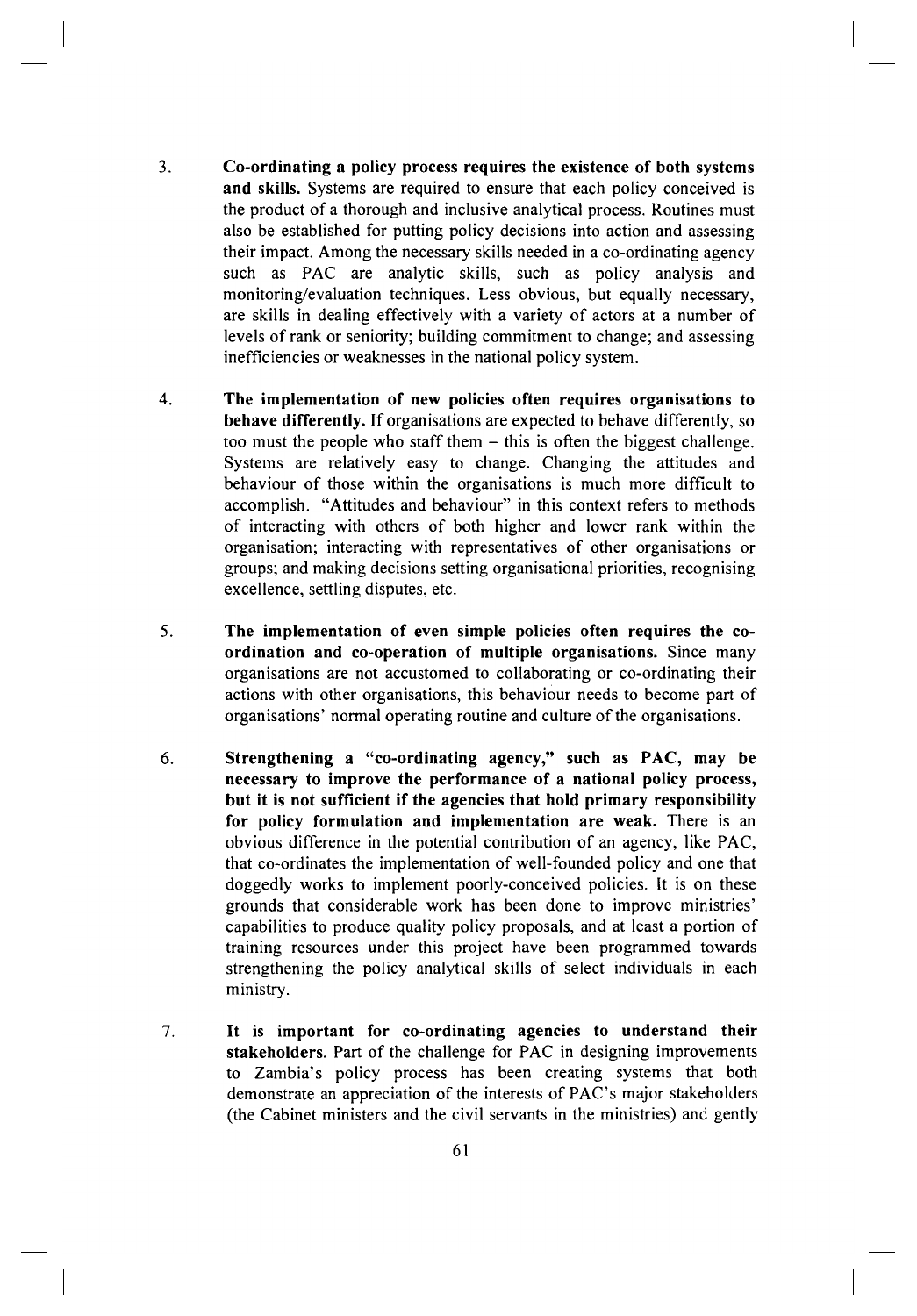challenge these stakeholders to a higher level of performance. With Cabinet ministers, this meant creating a system through which Cabinet received better information upon which to base its decisions. In "exchange" for this, it is the expectation that ministers will abide by the new rules that they themselves endorsed (i.e. not seek special exceptions to excuse themselves and their policy proposals from proper co-ordination and policy analysis). For their part, the new system gives civil servants a greater and more meaningful role in the development and implementation of government policy; but at the same time, it places upon them the burden of conducting thorough analysis and co-ordination to support their policy recommendations. Rather than being responsible for merely submitting papers to Cabinet for consideration, they are expected to produce results.

- Senior civil servants need to be trained in organisational **management.** For example, permanent secretaries of ministries often achieve their position by virtue of either their tenure in the civil service, their knowledge of "the system," and/or their sectoral knowledge. While some people can become good managers without the benefit of formal management training, it is perhaps unrealistic to expect across-the-board improvements in the civil service to take place without some attention being given to training in how to manage an effective organisation and how to lead a change process. Management and leadership skills are acquired and not necessarily innate. **8.**
- **The sequencing and timing of project events is important.** It is sometimes tempting to go for the "big event" early in a project. For example, the first workshop held for permanent secretaries of ministries was held according to the terms of the contract  $-$  some six months into the contract and four months after PAC was established. Despite this, the consensus is that this workshop may have occurred prematurely. The difficulties encountered at the PS workshop were mostly due to PAC "going public" before gaining a firm grounding in what needed to be said and decided. In addition, very little time preceding the permanent secretary workshop was built into the project for the technical assistance staff to conduct detailed systems analysis and diagnostics. In contrast, the workshop for Cabinet ministers was held at an appropriate juncture in the project (over a year after the project commenced). Proper research had been conducted. Issues were identified that required attention and decision. Solid proposals were ready for presentation and discussion. **9.**
- **The principle s o f strategi c managemen t ar e usefu l i n bot h polic y development and implementation.** Having said that, stating objectives, assessing stakeholder interests, evaluating organisational capacities, developing strategies etc. are not actions that public sector managers may automatically turn to  $-$  even if these concepts have been presented and **10.**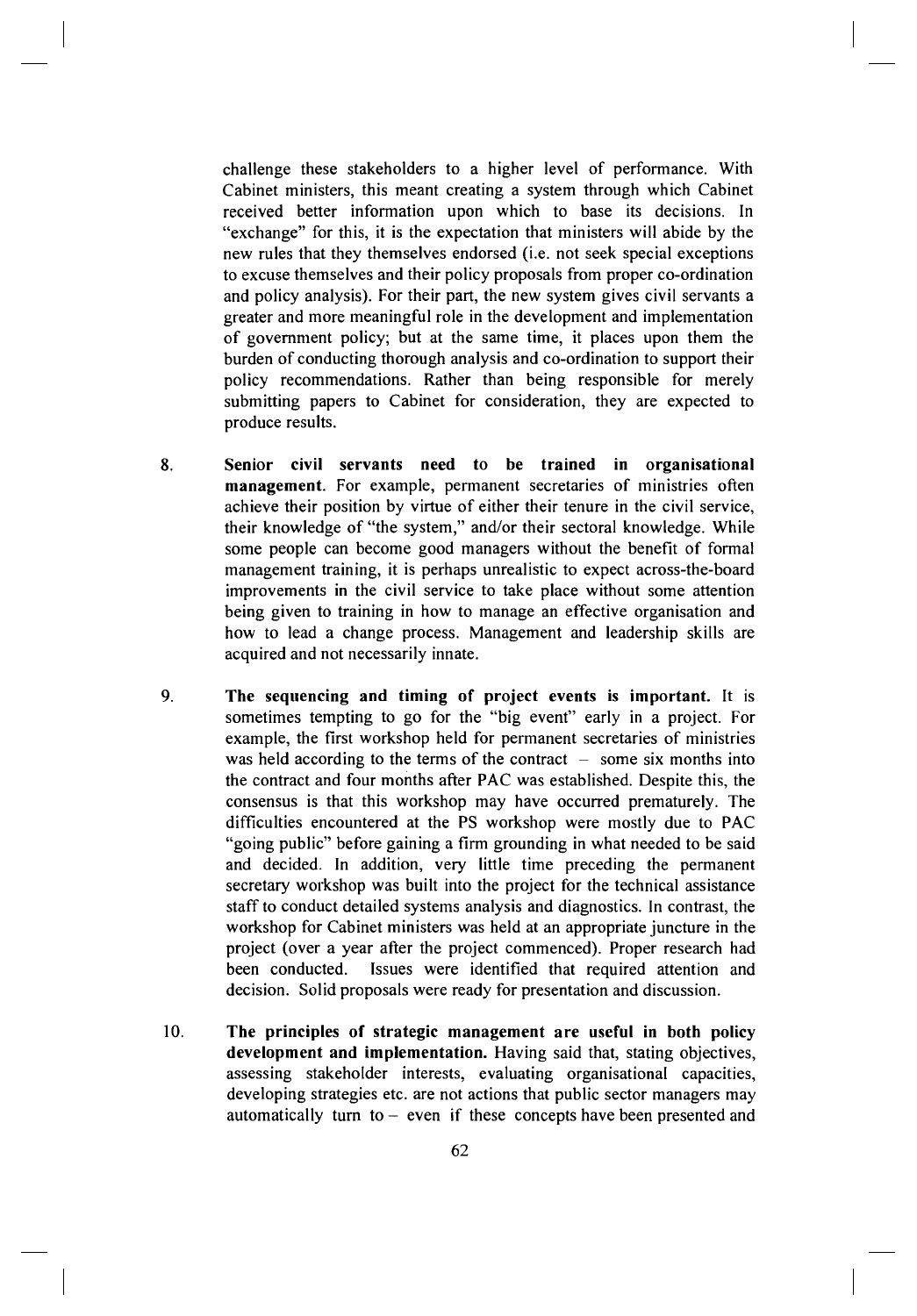**ZAMBIAN POLICY PROCESS BEFORE PROJECT** Figure 1

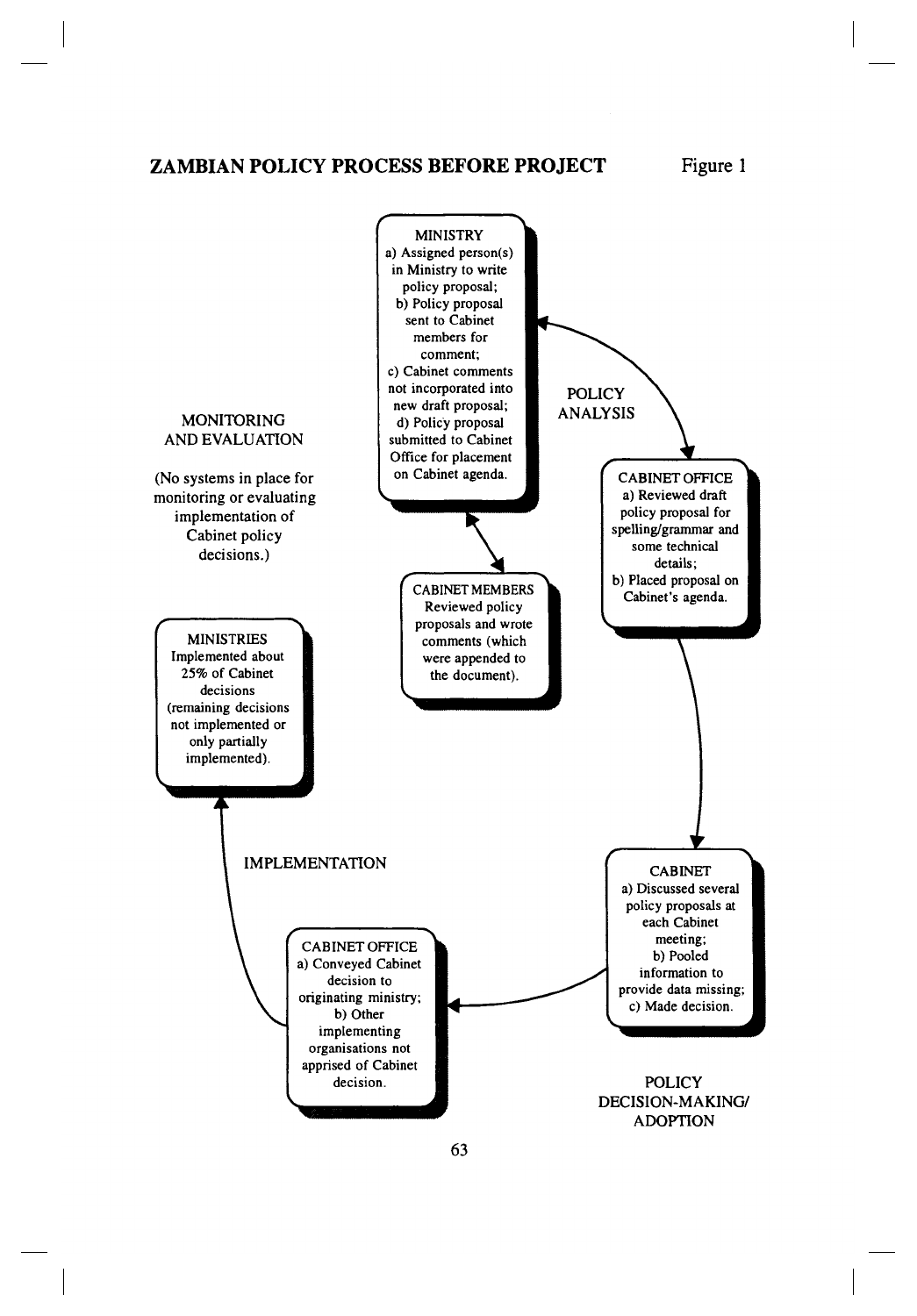## **NEW GRZ POLICY PROCESS** Figure 2

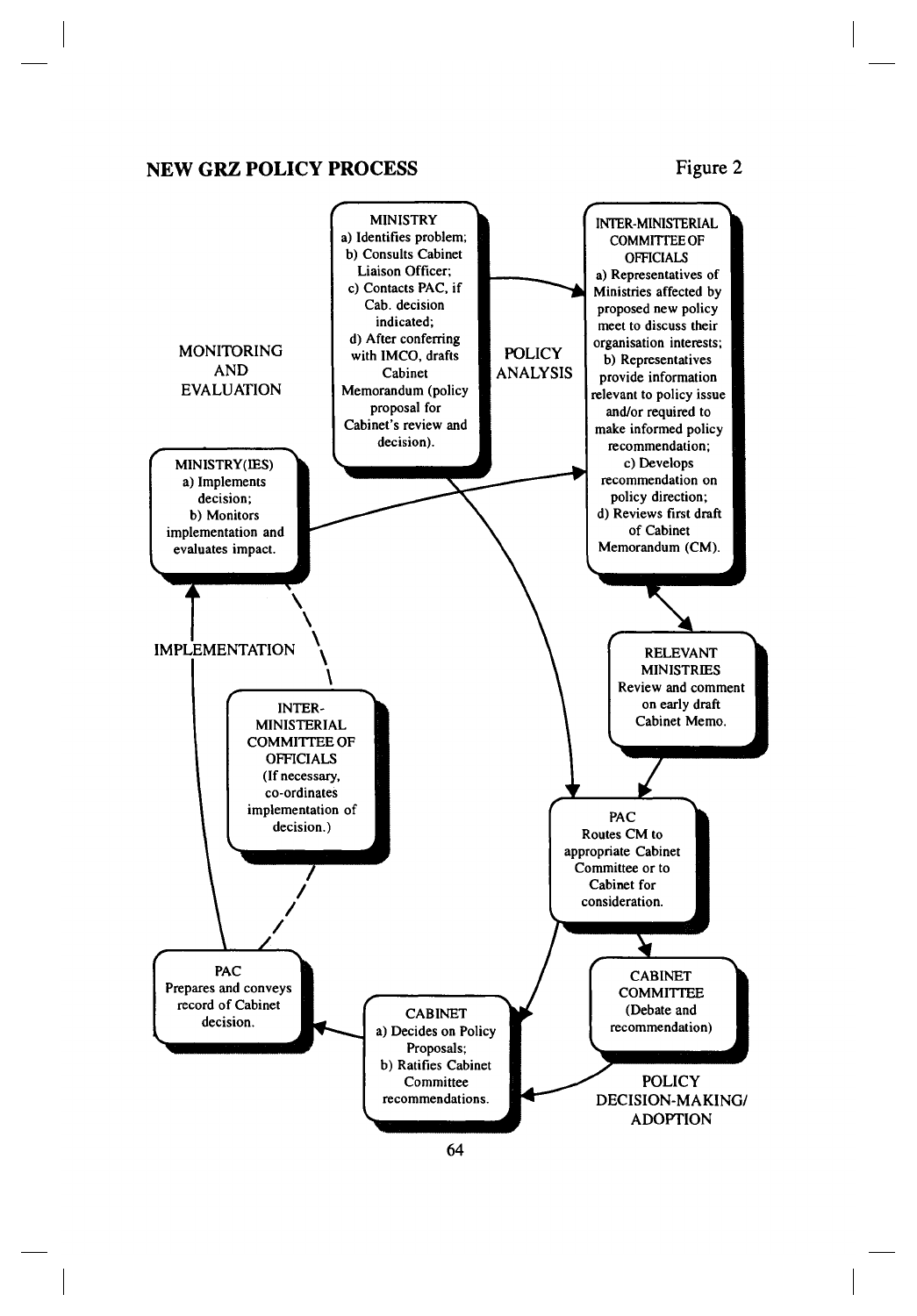discussed. At least in the PAC context, strategic management seems to be more of a practice skill. Creating the strategic management "state of mind" in public managers (making its application second nature or automatic) requires successive rounds of introduction to and practice in these principles.

It is clear from the discussion that the conceptualisation, formulation and design of the policy analysis instrument, the implementation and evaluation process were owned and led by the Zambians themselves. While they needed external catalysts in funding and development of the system, they controlled and directed the process. In essence, the process was dictated by the need to address a policy management problem and by the desire to promote good governance, public accountability, efficiency, effectiveness and above all to improve the delivery of better quality services to the majority of the population. The Zambian model appeared to have succeeded because of the promotion of policy debate, improving trust between and among stakeholders, clarity of role definition and the management of the political and administrative interface which strengthened the co-ordinating relationship in the policy development and management process. An innovation in the Zambian model is the publication of the Cabinet Handbook which informs new ministers and permanent secretaries how government operates, and which delineates the roles, functions and responsibilities of each official.

### **ZIMBABWE**

As will be emphasised in the following sub-section to this chapter, the main agency through which African states  $-$  including those of Southern Africa  $-$  can hope to confront the historical and economic problems that have also been magnified and compounded by the spectre of globalisation, is regional co-operation and integration, from the sub-regional level to the continental level, as represented by the proposed African Economic Community. In the meantime, the exchange of information and experiences in the field of public service reform and management is already showing commendable results in Southern Africa. Such initiatives as those undertaken through the Commonwealth Secretariat, the Southern African Regional Institute for Policy Studies (SAR1PS) of the SAPES Trust AAPAM, and Eastern and Southern African Management Institute (ESAMI) have been important contributions in this regard. Not surprisingly, there has been some relationship between the Southern African Initiative for Development (SAID), an institution influenced by the Malaysian and South East Asian experiences in "smart partnership" between the state, labour and other sectors of the private sector, and key consultative fora being established in such countries as Zimbabwe. These fora should assist the process of linking the state with the broader society as a pre-condition of tackling globalisation while also developing a national consensus and strategy on the economic front.

Recently established in Zimbabwe has been the National Economic Consultative Forum  $(NECF)^{29}$  $(NECF)^{29}$  $(NECF)^{29}$  whose objectives are: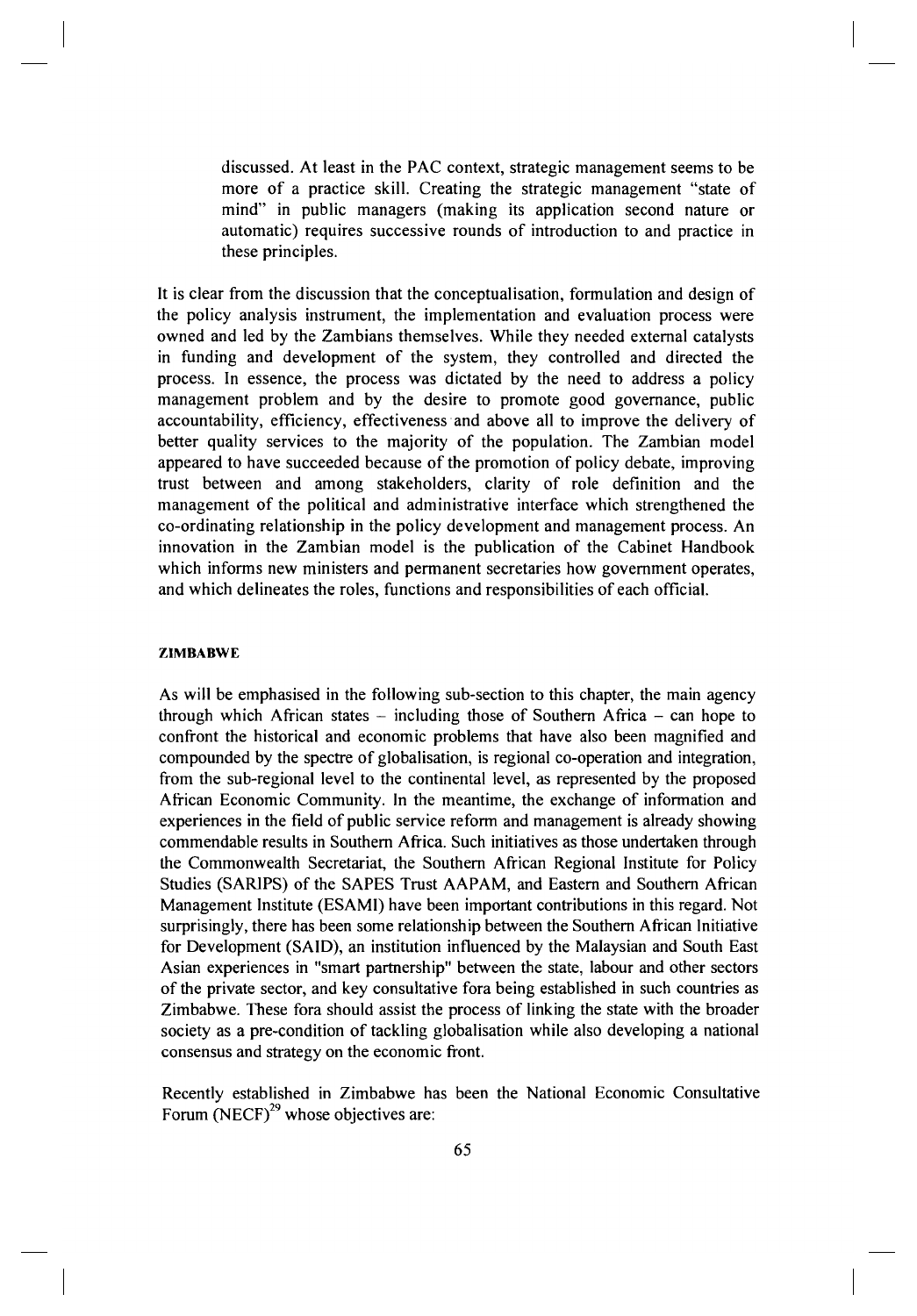- i. to create a "smart partnership" amongst key economic players, namely: government, private sector, labour and other stakeholders, in order to enhance the economic development process of the nation;
- ii. to provide a broad participatory framework in the formation of national economic policy through an interchange of ideas and experiences amongst government, private sector, labour, academia and civil society; and
- iii. to facilitate the co-ordination, monitoring and evaluation of national economic policy implementation.

These objectives are based on some aspects of the economic and political context of Zimbabwe which influence policy formulation and management processes. The Government decided to form the National Economic Consultative Forum, having identified some contradictory factors such as:

- the government's commitment to social equity, countered by the failure of economic growth, the fall in disposable income and growing social unrest.
- its ideological propensity to state intervention, countered by an inability to maintain public sector investment and strong pressures to liberalisation under a structural adjustment programme. The Government, often under pressure from donors as well as from internal forces for change, had to rethink its service provision roles as well as its policy development processes. The formation of the Forum constitutes an important component of the changing practice of public sector management in Zimbabwe.

The whole issue of smart partnership is based on the principle that any economy is an integral whole with the general infrastructure, businesses process and social responsibilities all feeding one into the other. It is about creating limitless opportunities and wealth that is shared, sustainable and that allows the participants to function in the global economy. Its successful functioning depends on a win-win and prosper-the-neighbour relationship among partners. All the partners, whether they be political leaders, civil servants, entrepreneurs, corporate leaders, management, labour, academia and civic society in general, play different roles according to their different circumstances, but all operating from the same set of principles.

The National Economic Consultative Process, therefore, has embraced the principles of smart partnership such that it forms the local interface with similar regional and international initiatives. It facilitates a fast-track relationship between policy (state), business, labour, academia and civil society. This ensures the effectiveness and timeliness of implementation of national development policies and programmes as agreed by government and all stakeholders through a direct co-ordinated process involving regular consultation, feedback, accountability and contribution by all, and amongst key players, on a mutual win-win, cross-fertilisation relationship.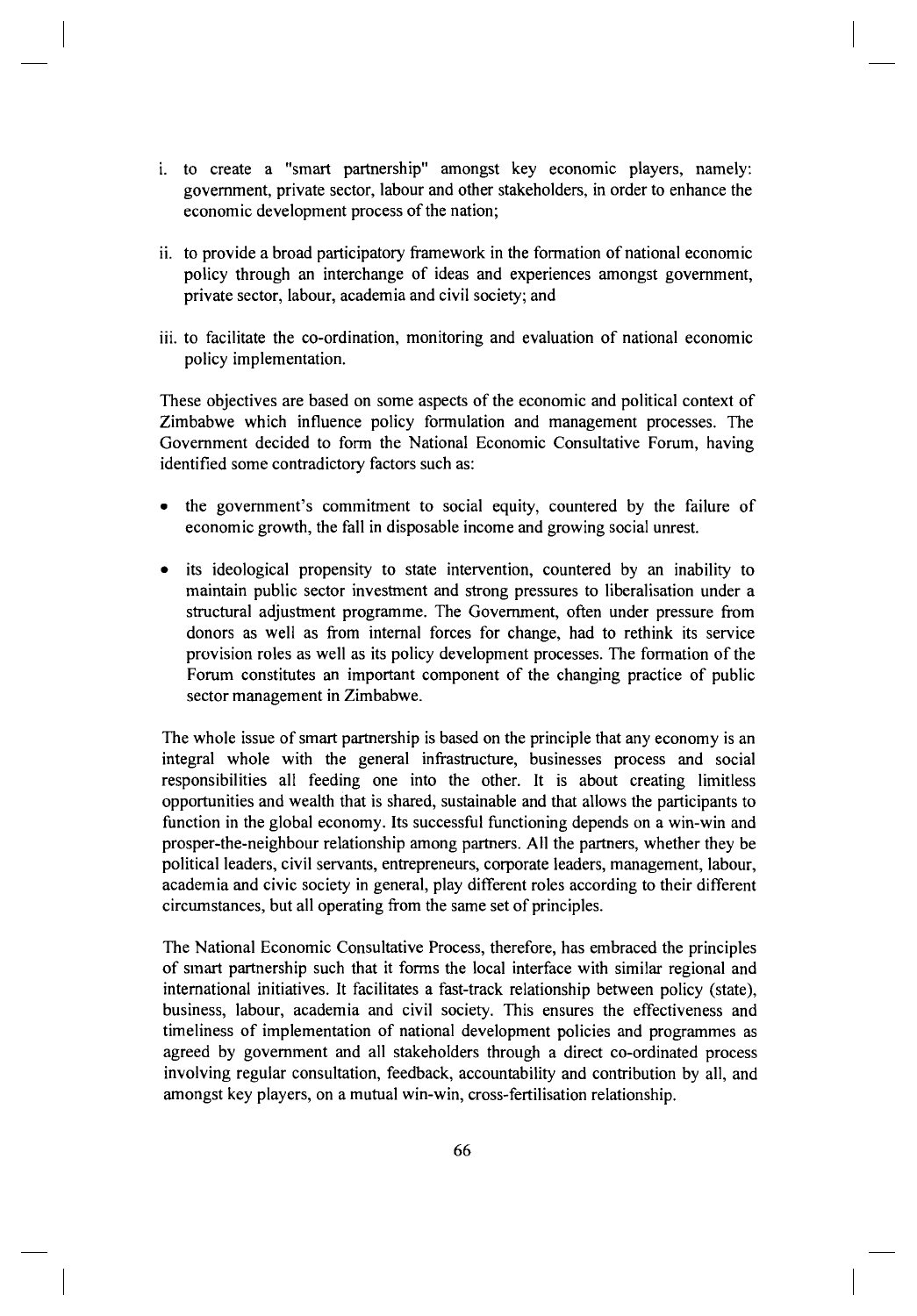The structural framework for the Forum was worked out by the Steering Committee of the Forum which was made up of senior government officials, private sector, labour, civic society and academia. This steering committee, which was chaired by the Office of the President and Cabinet, held thirty-two meetings prior to the establishment of the NECF and the First Retreat of the NECF held on the 22 January, 1998 was attended by over five hundred participants from all sectors of the economy. The President has attended and participated in two of the three Executive Core Group Meetings of the Forum and two retreats.

The Forum itself is made up of a hundred and eighty individuals who have been chosen on the basis of their contribution to the national economy broadly representing Government, private sector, labour, academia and civic society. It has to be pointed out that labour has been involved in the establishment of the consultative process since its inception. Up to this point, the slot for labour is still available should the Zimbabwe Congress of Trade Unions (ZCTU) decide to join the consultative process.

The national consultative process does not seek to replace the usual consultation process that takes place between line ministries and their different constituencies, e.g. the tripartite consultations between the Ministry of Public Service, Labour and Social Welfare; the ZCTU and Employers Confederation of Zimbabwe (EMCOZ); Ministry of Lands and Agriculture with farming organisations; Ministry of Industry and Commerce with the Chamber of Zimbabwe Industries (CZI); Zimbabwe National Chamber of Commerce (ZNCC); and the Consumer Council. The Forum deals with issues on a national basis rather than on a sectoral basis.

The Executive Core Group, which has already been selected, except for the labour representation, is made up of forty members. It is the Executive Arm of the Forum and is assisted by a Nucleus Think Tank to research into issues that come up from time to time from the deliberations of the NECF.

The Nucleus Research Think Tank, which has also been appointed, comprises experts in various fields who will undertake research on specific topics and come up with recommendations on the way forward. Each of the topics researched should result in various policy options and their likely impact on the economy. The Nucleus Research Think Tank will co-opt other researchers as the need arises and will report to the chairpersons of the task forces, who in turn will report to the co-chairpersons of the Executive Core Group.

The Secretariat, to be headed by an Executive Secretary, will carry out the day-to-day activities of the Forum and co-ordinate the various task forces and committees that will be set up from time to time.

The initial funding of the activities of the National Economic Consultative Forum will come from donors for two years while mechanisms are being worked out for it to be self-sustaining. It is envisaged that the activities of the Forum will be financed